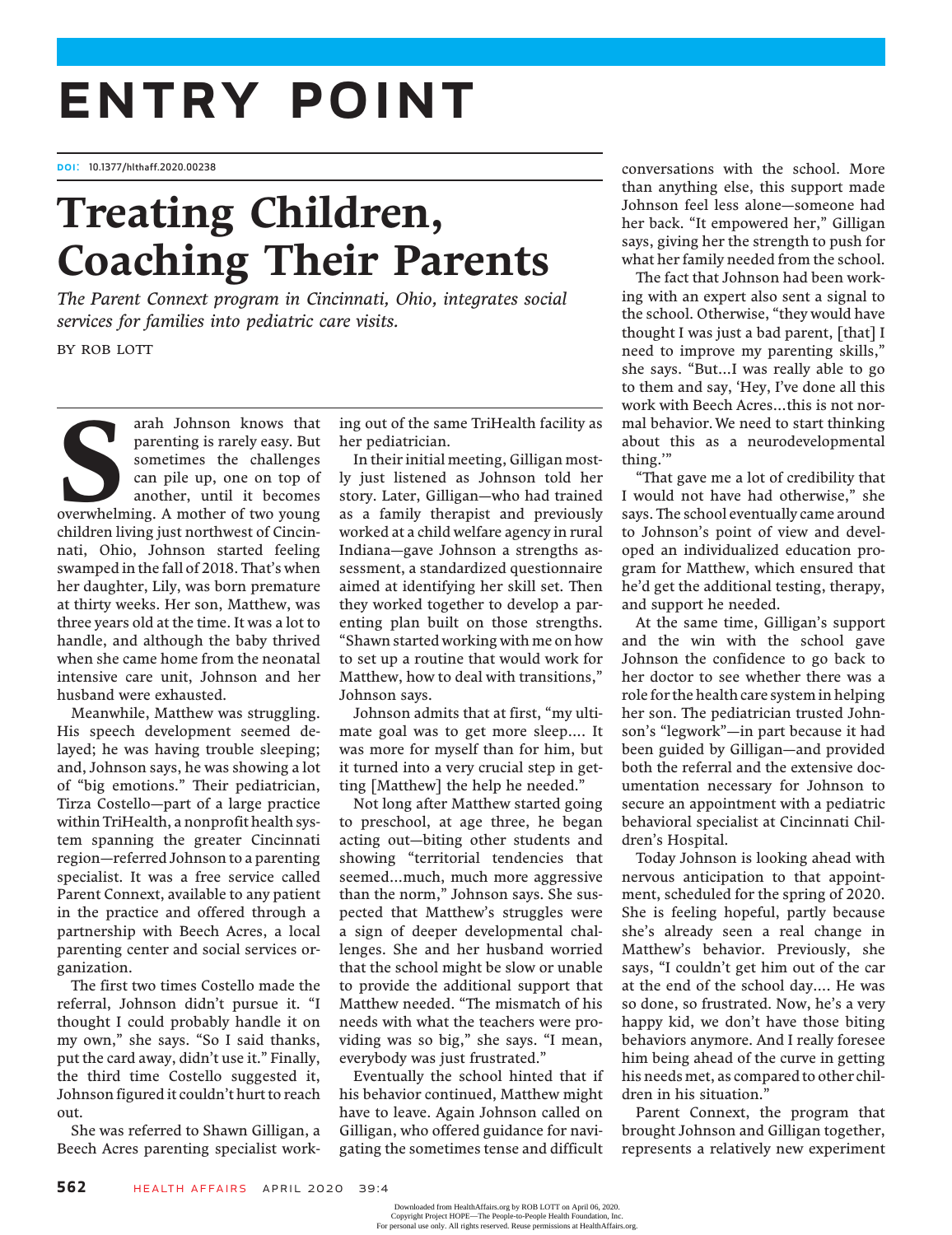in the integration of health and human services. At its core is the recognition that adverse childhood experiences can disrupt families, create toxic stress, and wreak havoc on a child's health—ultimately hindering their long-term wellbeing and socioeconomic status as an adult.<sup>1,2</sup> The work of Parent Connext, and other programs like it, begins with an ambitious question: What if we invested not just in mitigating the affects of adverse childhood experiences but also in preventing them? Local stakeholders of Parent Connext hope the dividends from just such an investment will be significant. The research is in its early stages, but there have been promising signs.

At Beech Acres they're eager to keep the experiment going. "Let's create something," says Jim Mason, the president and CEO, "not just for the kids at the greatest risk, but for the whole system."

#### An Evolving Approach

In 1849 a devastating cholera epidemic swept through Cincinnati, killing more than four thousand residents and leaving hundreds of children orphaned. In response, the city's community of German immigrants—who had been particularly affected by the crisis founded the German General Protestant Orphan Society and set about raising funds to build and operate a new orphanage. The first residents (at the time, the children were referred to as "inmates") were admitted in the summer of 1851.<sup>3</sup>

For more than 125 years the orphanage provided "a safe, clean, and secure place for children to grow up who had been displaced by parental death, poverty, or other family disruptions," wrote Mason in the introduction to a photographic history of the organization.<sup>3(p7)</sup> In the mid-twentieth century, after removing the word German from its name, the General Protestant Orphan Society bought a sixty-acre farm northeast of the city and built six cottages to house twelve to sixteen children each. The small structures still stand next to a dignified administration building and surround a gently sloping lawn. Old beech trees, for which the organization is now named, quietly sway over the property.

Mason explains that over time, as

cholera and other deadly infectious diseases faded, the orphanage's mission moved away from providing shelter and care to parentless children and toward rescuing "good kids from bad homes." This was a charitable pursuit that was common during much of the twentieth century among social service organizations across the United States. But it rarely addressed the complex generational traumas, emotional damage, and toxic stress hidden behind the walls of those supposedly bad homes.

In the 1980s Beech Acres began focusing on the root causes that were hurting so many of the children in its orbit. The organization closed down all of its residential services; turned the orphanage into offices and counseling facilities; and shifted its focus to foster care, intensive family services, child abuse prevention, mediation, and support for families going through divorce. It took on a managed care contract with Hamilton County to provide wraparound behavioral health services to hundreds of high-need pediatric patients.

Still, Mason and his colleagues at Beech Acres couldn't shake the feeling that even in caring for some of the neediest children, they were giving short shrift to the one thing that could have the most profound and determinative effect on a child's success: the quality of the parenting. Parenting makes all the difference, Mason says, "whether it's from a birth parent, foster parent, institution.… It's that buck-stop, dedicated adult relationship."

In the organization's most explicit attempt yet to differentiate itself from traditional child welfare agencies, it officially took on a new name in 2006: Beech Acres Parenting Center.

#### Focusing On Parents

By the early 2010s Jill Huynh, a licensed social worker and now vice president at Beech Acres, was overseeing all of the center's parenting programs. Despite Beech Acres' full embrace of its role as a parenting center, she felt as if they weren't reaching nearly as many families as they could. At the time, they had many small programs and legacy initiatives—court-ordered counseling for individuals or families, for example, and one-off family referrals from local teachers and doctors. It was "really good

work," Huynh says, but in the scheme of things, these smaller projects lacked "inertia or scale" and were "just kind of siloed, serving forty people here, a hundred people here, twenty people there."

Huynh started looking for ways to grow the organization's investment in parents directly. "One of my challenges," she says, "was trying to figure out how we go where parents are." She started talking to people she trusted. Among them was Jon Mumma, her own children's pediatrician, who practices not far from the Beech Acres campus in Anderson Township as part of the TriHealth network. Huynh had first met Mumma not long after the birth of her son, who is now nearly twenty years old.

When Huynh met up with Mumma and one of his physician colleagues, Lynn Croteau, in 2014, they (like countless other primary care physicians) had been doing their best to "cover all the bases" with their patients in the fifteen or twenty minutes allotted to a typical visit, then following up on nights and weekends when necessary. Still, both felt as if they just didn't have to time to help parents navigate some of the more thorny social challenges affecting their lives and their children's well-being, such as food insecurity, job loss, and substance use disorders—not to mention anxiety, attention deficit hyperactivity disorder (ADHD), and family disruption.

Often parents would raise these issues at the very end of the appointment. "You're walking out the door," Mumma says, "and the patient asks 'Oh by the way, my husband is spanking the kids, and I think it's wrong. What do you think?'"

In those moments, Mumma says, he would do everything he could to help, but he couldn't give the parent and child the full support that they needed. Maybe he'd refer them to traditional mental health services, but with skepticism that they'd be able to get a timely appointment or afford the bill. His only option at that time, he says, was to "do the best you can…fall further behind, get totally stressed out."

So during one of their chats, when Huynh wondered out loud if Mumma and his partners in the practice might like to have a Beech Acres counselor on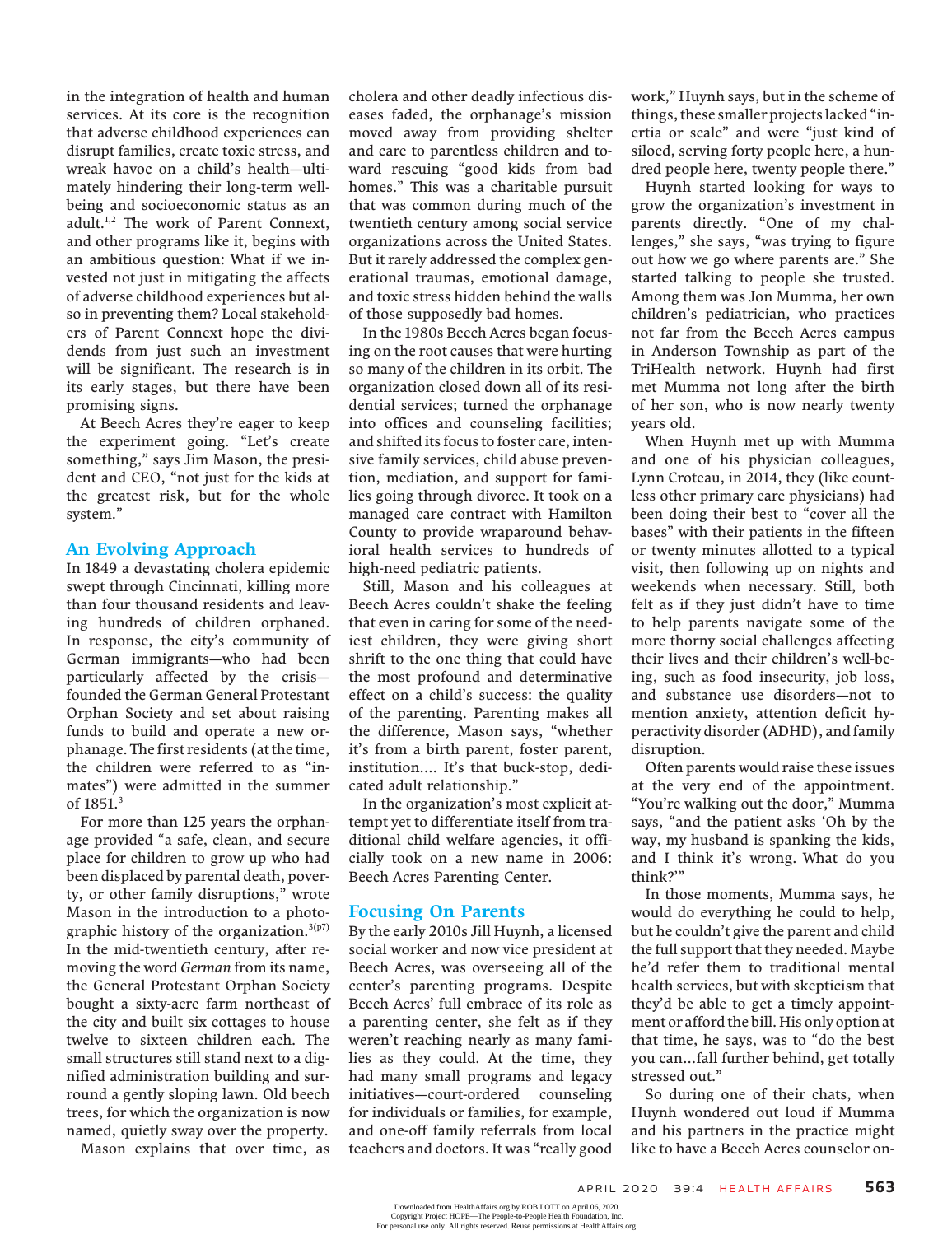site, she says that Mumma just about "did a backflip" at the prospect of being able to "walk people down the hallway and have them see someone."

#### **Coaching**

The theoretical Beech Acres counselor described by Huynh turned out to be Huynh herself. After about four months of negotiation, TriHealth agreed in February 2015 to let Huynh work on site for two half-days a month in the facility where Mumma, Croteau, and their colleagues were seeing patients.

"I sat in an exam room, and in about three months I saw twenty-two parents," Huynh says. Drawing on her decades of experience counseling often very troubled children and families, Huynh answered parent questions, assuaged concerns, helped set goals, made connections to social services, and mostly just listened. She describes this period as an informal experiment in on-site "parent coaching."

The term parent coaching can encompass the work of navigating any number of parenting challenges, from simple stress and sleep issues to changes in family status such as divorce or the death of a loved one. It also includes grappling with everything from newborn feeding struggles to teenage social media use. It can mean helping develop a detailed care management plan in response to a child's diagnosis of asthma, ADHD, or depression, for example. And perhaps most important, it can represent a first and easy—step in connecting to other resources and specialists.

Despite the wide variety of challenges that each family faces, the common thread that runs through Beech Acres' approach to parent coaching is a belief in "natural strength parenting." This concept is articulated in the organization's official vision of "a world where all children are nurtured to discover, cultivate and apply their natural gifts."<sup>4</sup>

Beech Acres uses a simple, standardized assessment to identify parents' and children's strengths and talents—for example, leadership, creativity, or perseverance—as a foundation for growth. From there the focus shifts to developing tangible goals, such as potty training your toddler or helping your high schooler manage his recently diagnosed diabetes. Finally, they examine

### In the 1980s Beech Acres began focusing on the root causes that were hurting so many of the children in its orbit.

how, exactly, one might take action, applying those unique strengths to achieve the specific goal.

At Beech Acres, all of this work is imbued with an intense optimism. There is a strong belief in the power of intention to help parents make positive choices in engaging with and responding to their children. This belief is articulated most enthusiastically and earnestly by Mason, who jokes that "we started talking about mindfulness before it became popular."

Mason, whose own parents have both passed away, describes himself as his family's "designated eulogist," frequently tapped to speak at loved ones' funerals. Without being too morbid about it, Mason says, he wants all parents to put their intentions in this context: "Why don't I think about my eulogy now, when I still have a little kid? What's the story, hopefully years from now, they're going to tell about me? What do I want them to say about me?" In other words, Mason urges parents to "[get] clear about the values you want your kids to learn when they grow."

#### Expansion

Huynh says she learned a lot in those first few months of testing her theory about on-site coaching down the hall from Mumma and his colleagues.

She learned that there's not a lot of meeting space in most pediatric offices, for example, so she met with patients in whatever empty exam room was available. She also learned that "the medical assistants and nurses are really important," Huynh says. "They have a lot of good information and they know families really, really well—sometimes better than the pediatrician." As she explored what it would take to get a practice to embrace on-site parenting specialists, Huynh says, "I went in thinking pediatricians were my main customer." But that changed: "Now, I will tell you the whole practice was the main customer."

Around the same time that Huynh was posted to the TriHealth practice, she met with Robert Shapiro, a pediatrician, researcher, and director of the Mayerson Center for Safe and Healthy Children at Cincinnati Children's Hospital Medical Center, with whom she had collaborated in the past. He was intrigued by Huynh's experiment and suggested that they write a small grant application to the Kresge Foundation's Moving Health Care Upstream project for support in implementing the model and evaluating its impact.

In June 2015 Kresge awarded the Mayerson Center a one-year grant, which included about \$15,000 to allow Beech Acres to place parenting specialists in two practices for four to eight hours a week. "So we charged ahead," Huynh says, launching a screening process and parent coaching model in two practices.

The screening process relied on a straightforward parental questionnaire—known as the Safe Environment for Every Kid (SEEK) model—that aimed at identifying potential adverse childhood experiences and sources of toxic stress. Shapiro had helped other practices implement the SEEK tool in previous projects and research. Shapiro and Parent Connext have since modified the questionnaire to shift away from binary options on questions such as "Does anyone smoke at home?" Instead, they added a four-point Likert scale that allows respondents to choose from a graded spectrum of responses. Huynh and Shapiro believe that the modification has made it easier for parents to flag a concern in its early stages, before it becomes a full-blown problem. "We've made [the questions]…more approachable," Shapiro says, "and less stigmatizing, I think."

The screening questionnaire is one way to identify families in need of support. Another is to empower and encourage physicians to make referrals based on their direct interaction with patients.

In that first year, while the specialists were on site, Huynh says, they essentially had two jobs. First, of course, was to meet with parents who sought support, often immediately following their visit with a pediatrician. The second was to "build relationships with those pediatricians"—who, Huynh knew, had to be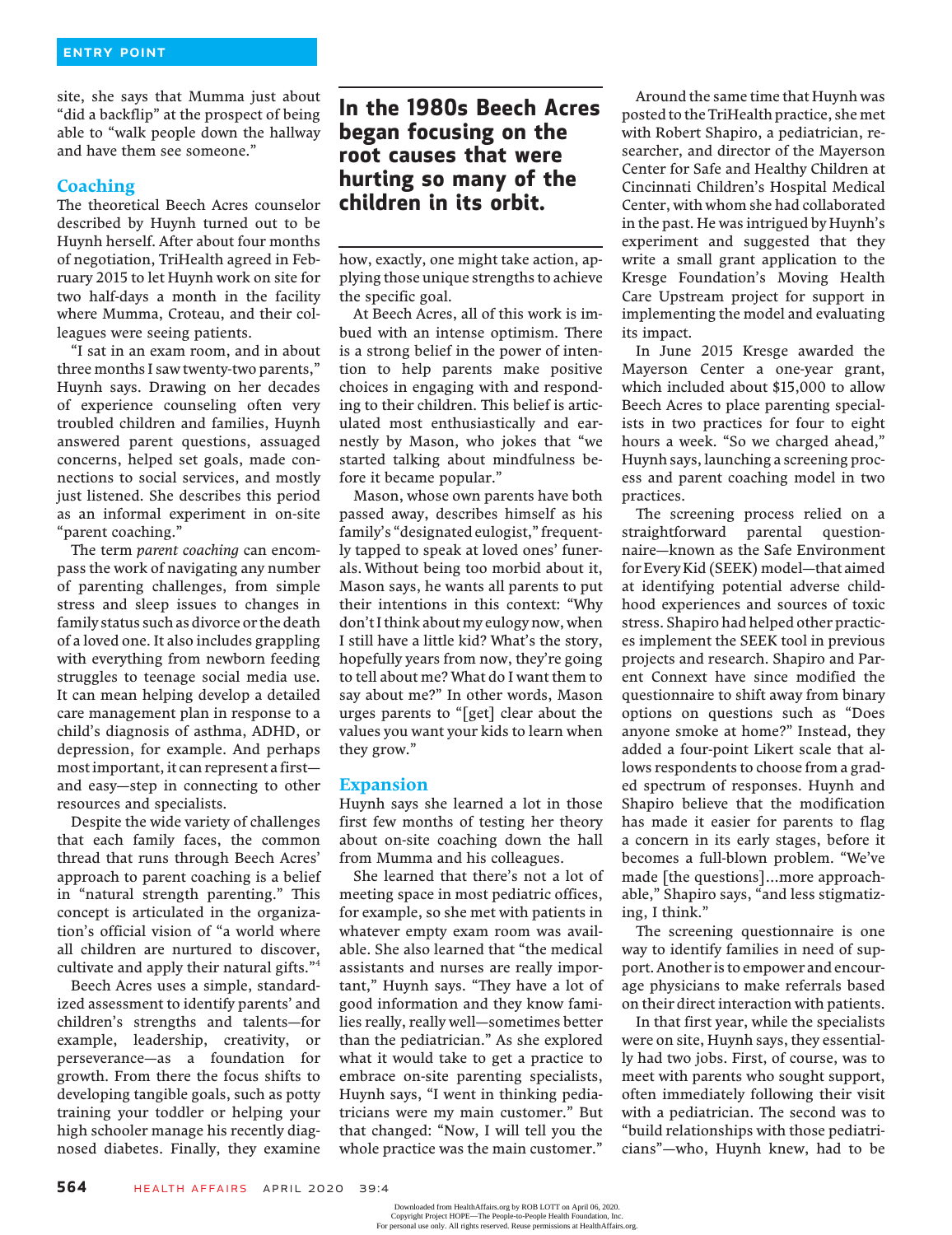comfortable referring patients to the specialist for the program to work.

The importance of that relationship also informs Huynh's hiring decisions when she brings on a new parenting specialist. There is no single credential she is looking for, although the current specialists all have advanced degrees in some field of human services, a foundational understanding of child development, and at least five years of experience working directly with children and families. "They understand family systems, family dynamics," Huynh says, "but they all also have a unique ability to engage parents and the proven track record in doing so." Above all, she says, "we really need these people to be viewed as having wisdom."

#### Evaluation

A year into the project, another opportunity arose—this one from bi3, a grantmaking foundation affiliated with the TriHealth system. In June 2016 the foundation awarded a three-year, \$1.1 million grant to expand and grow Beech Acres' presence in additional TriHealth pediatric practices and to continue offering their services to all patients at no charge.

With that funding as a catalyst, Parent Connext grew its presence—reaching nine practices with four full-time parenting specialists by the end of 2019. It expects to add four more practices and another full-time specialist before the summer of 2020.

Over the past three years Shapiro and his colleague Emily Eismann, a senior program specialist at the Mayerson Center, have been leading efforts to evaluate the impact of the program. In their initial research, they tracked and compared family risk factors, resilience, and satisfaction before and after parents met with the specialist. They've also gathered feedback from surveys of the pediatricians and other practice staff members. The results, Eismann says, have been "overwhelmingly positive." Parents like the program, and staff members like being able to support families with this service.

Mumma has seen many of his colleagues embrace the program as soon as they witness what it can do. "You see a few families get some great help, and then you realize what it does for our schedule," he says. "Once that momen-

## Many pediatricians might not be fully versed in the language of adversity and resilience that is cropping up more and more widely in the literature.

tum got going, then it really flew."

In early 2017 bi3 awarded another grant: an additional \$250,000 to support further research that looks at child health outcomes specifically. For this next phase of research, Shapiro and Eismann used a more complex—and, they hoped, more powerful—evaluative approach called a stepped wedge cluster randomized controlled trial. Unlike a traditional randomized controlled trial, which requires researchers to randomly assign study participants to a treatment group or a nontreatment control group, a stepped wedge cluster randomized trial allows every participant to receive the treatment, just not all at the same time. Instead, participants are introduced to the treatment in stages or steps. That difference in starting points creates the analytic space for researchers to discern associations between the treatment and the outcomes of interest.

Shapiro and Eismann's study contains two waves: a cluster of three practices that launched Parent Connext in January 2018 and a second cluster of three practices that launched it in January 2019. The research team is tracking whether there is any difference in emergency department visits, sick visits, wellchild visits, immunizations, or referrals outside the practice between the two clusters, based on when they entered the program. These outcomes measures were chosen, in part, because they "have a cost tied to them," Eismann says.

By the end of 2019 all six practices in the study had been participating in Parent Connext for at least a year. Shapiro and Eismann are now collecting and analyzing their data in the hopes of having publishable results within a year.

#### Challenges

In June 2019, after a formal review by the Association of Maternal and Child

Health Programs, Parent Connext was awarded the designation of "Promising Practice."<sup>5</sup> And according to Huynh, as of early 2020 the program's partnering clinicians have conducted more than nineteen thousand screenings and made more than three thousand referrals. More than two thousand parents have been served directly by one-on-one parent coaching. Yet despite Parent Connext's steady expansion, intuitive approach, and strong advocates, its journey has not been entirely obstacle free.

Chief among the obstacles it faced has been the question of securing the program's long-term financial sustainability.With more than a million dollars over three years to provide the service for free to all takers within the target practices, Parent Connext has been able to get its footing without having to worry much about financing. But the funder, bi3, cannot cover the bill indefinitely, and they've pushed Beech Acres to explore what it would take for the program to stand on its own. In response, Beech Acres is mapping out how they might develop a "braided funding mix," Huynh says, combining funding from numerous sources. This could include asking some parents to contribute a copayment or engaging with payers—public and private—to see if they might be willing to pay for the services, especially if the research shows evidence of improved health and cost savings.

Another challenge has been that the research on the link between childhood adversity and health is still relatively young. Even newer is the evidence on how to broadly apply that research in practical settings. Shapiro says that he has spent much of his career looking for "ways to incorporate the science of adversity, stress, andresilience into health care practice." At this point, "it's difficult to find approaches that incorporate this science into care," he says. "It's a space that really needs work." He'd like to see more rigorous trials of different approaches, in addition to his team's own study of Parent Connext.

That fact that this science is so new also means that many pediatricians might not be fully versed in the language of adversity and resilience that is cropping up more and more widely in the literature. Joseph Bailey, a pediatrician and medical director for the TriHealth